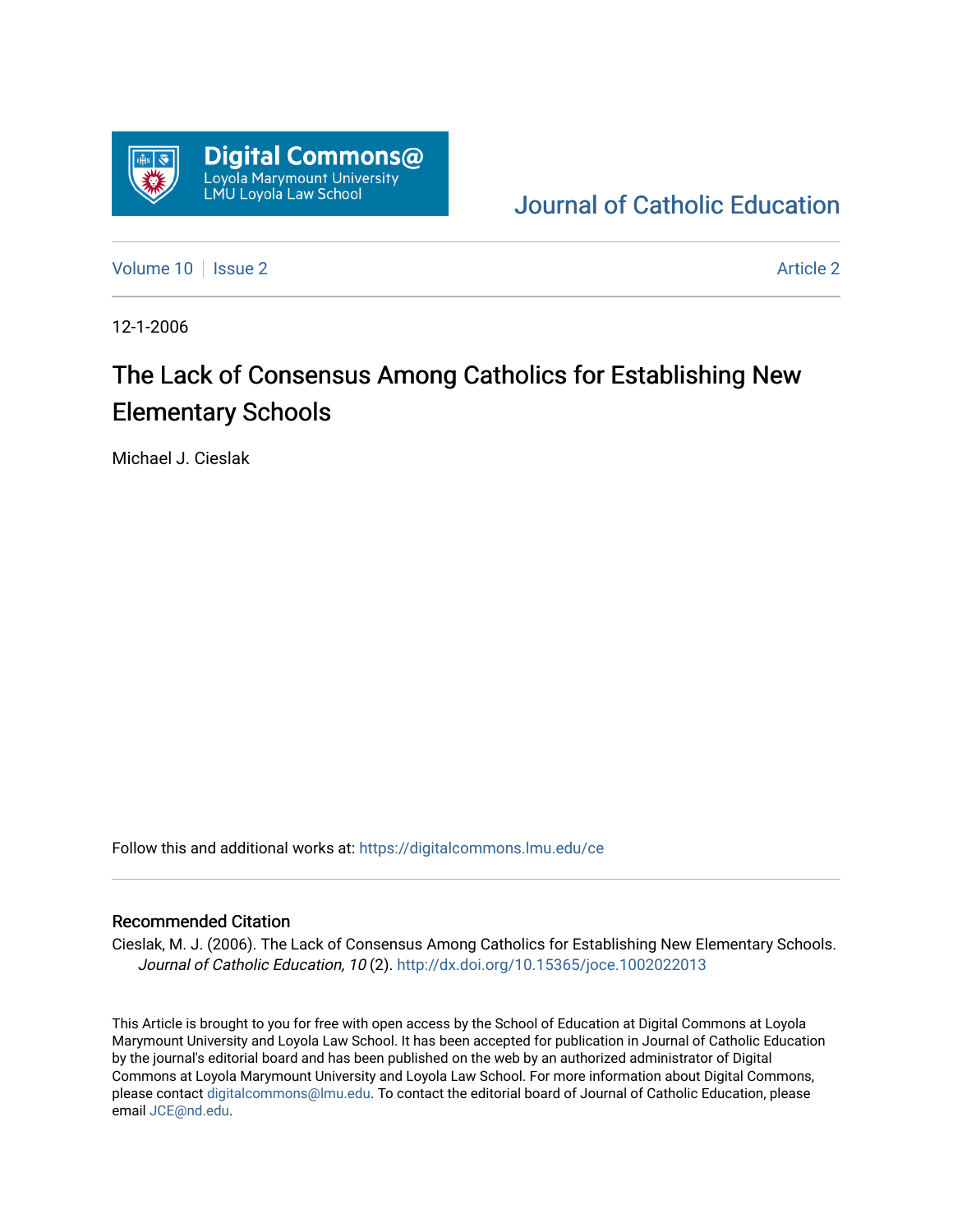### **ARTICLE**

# **THE LACK OF CONSENSUS AMONG CATHOLICS FOR ESTABLISHING NEW ELEMENTARY SCHOOLS**

MICHAEL J. CIESLAK

*Diocesan Research and Planning Office Catholic Diocese of Rockford, Illinois*

*For a century Catholic schools have formed the basis for a strong system of acculturation into Catholic identity and values. Catholic schools provided a low-cost basic education and served as a common school for all social classes of Catholics. This system has weakened considerably in the last decades. Between 1970 and 2000 there was a net loss of 3,595 Catholic schools in the United States, a 29.9% decline. In addition, the nature of these schools seems to be changing as the percentage of total Catholic school enrollment made up by non-Catholics has increased ten-fold in 30 years. Many Catholic schools seem to have pursued increased academic excellence at the expense of religious acculturation. This paper examines diocesan data to determine the extent to which Catholics still consider Catholic elementary schools to be important. Findings include survey data on school importance from 55,000 diocesan Catholics. In addition, parishioner survey results are presented from two suburban parishes, each of which is considering establishing a parochial elementary school. If new elementary schools are going to be established, a way must be found for Catholics to arrive at a consensus on this issue.*

For most Catholics over the age of 50, the presence of Catholic elemen-<br>tary schools was often taken for granted. In 1852 the First Plenary Council of Baltimore urged every Catholic parish in the United States to establish a school. Due in part to the numbers of religious sisters that became available for educational ministry, schools were established at a rapid pace. By 1900 about 3,500 parochial schools were in existence. Within 20 years, there were 6,551 schools, with 41,581 teachers instructing 1,759,673 pupils. By the mid-1960s, there were 4.5 million elementary Catholic school pupils, an all-time high (National Catholic Educational Association, n.d., pp.12-17).

Since this zenith point of enrollment, fewer children are enrolling in fewer Catholic schools. Between 1970 and 2000 Catholic elementary school enrollment has declined by 44.5%, a loss of 1.6 million students. While some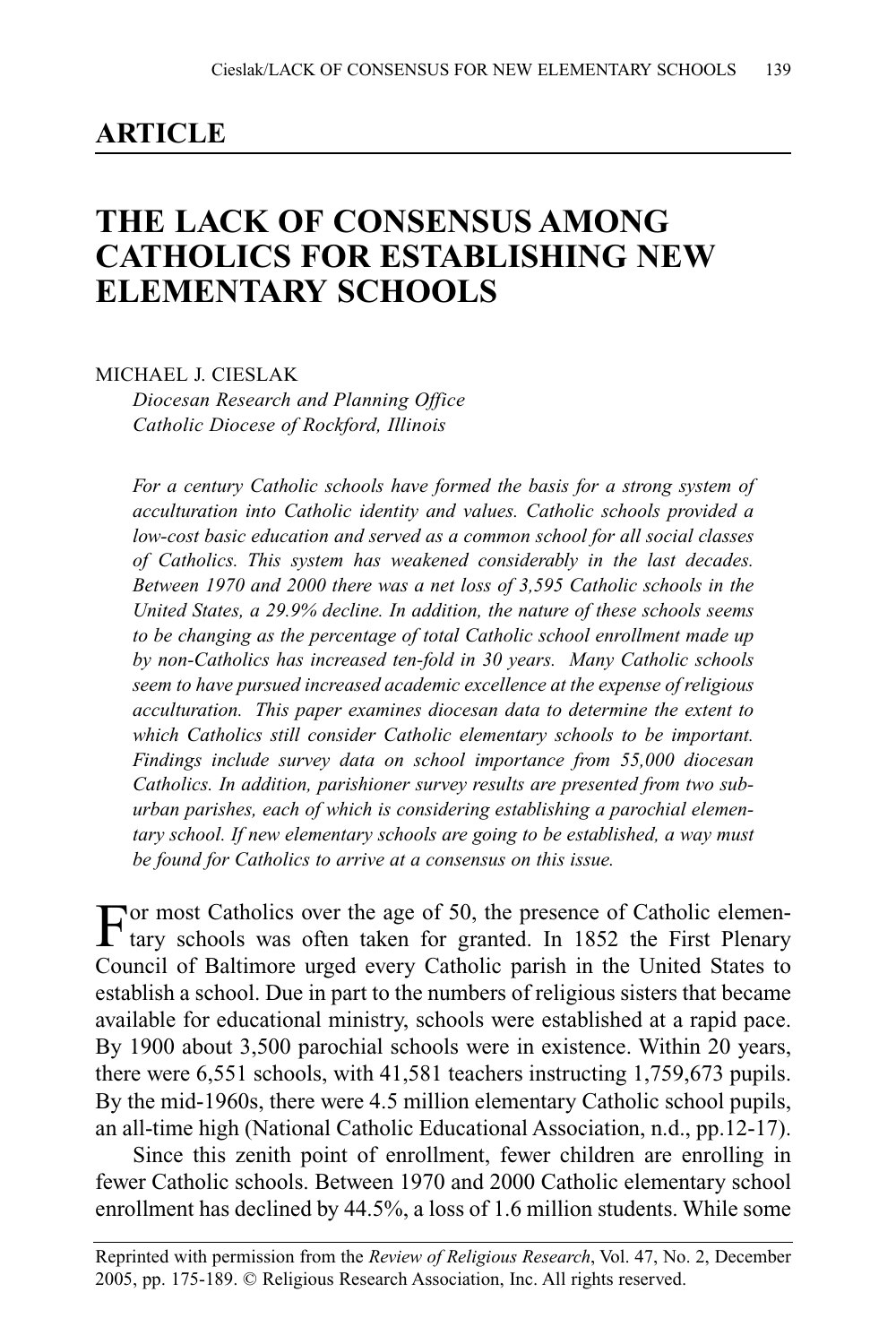of this decline is undoubtedly due to the baby boomers exiting the school system, demographics do not explain the whole change. If the decline were primarily due to a general decrease in the school-age population—presuming a fairly constant Catholic percentage of the population—one would expect to see a similar decline in public schools. Yet in the same 30-year period public elementary school enrollment increased by 3% (National Center for Education Statistics, 2004a, p.1).

Data from the *Official Catholic Directory* show that between 1970 and 2000 there was a net loss of 3,595 Catholic schools in the United States, a 29.9% decline. In its 2004 report, the National Catholic Educational Association noted that, while 34 new Catholic schools were opened in the last school year, there was a net loss of 45 schools. Catholic school enrollment is 2,484,252, a 2.7% decrease over one year. The NCEA pointed out, however, that one-third of schools have waiting lists (National Catholic Educational Association, 2004, pp.1-5).

Why are there waiting lists when enrollment is decreasing? Due to demographic changes and population shifts, there are Catholic schools in urban areas without a nearby Catholic population to support them. Meanwhile, newer suburban areas are lacking schools though there are thousands of potential students. This situation has captured the attention of the U.S. Catholic Bishops, who wrote, "Our challenge today is to provide schools close to where our Catholic people live. In areas where there currently are no Catholic schools, we should open schools that have a mission to evangelize. We also need to consider providing new or expanded facilities where we currently have schools with waiting lists" (United States Conference of Catholic Bishops, 2005).

Clearly, much has changed over the past 30-40 years to bring about this situation. Kollar (2003) identifies 15 examples of radical change in significant categories of education and religion in Catholic schools over the last 50 years. Among the most relevant for purposes of this paper are the following.

- 1. *The reasons parents send their children to Catholic schools have changed.* In the past social and religious pressures were most important. Now parents choose Catholic schools so that their children will be safe, educated, formed in faith, and become disciplined.
- 2. *The meaning and sense of the Catholic community has changed*, from a community based on ethnicity and common societal oppression to one that is accepted as part of the larger civic society.
- 3. *The identity of Catholic schools has changed.* Catholic schools no longer exist to protect immigrants from the civic society and to integrate them into this society. Instead Catholic schools are re-defining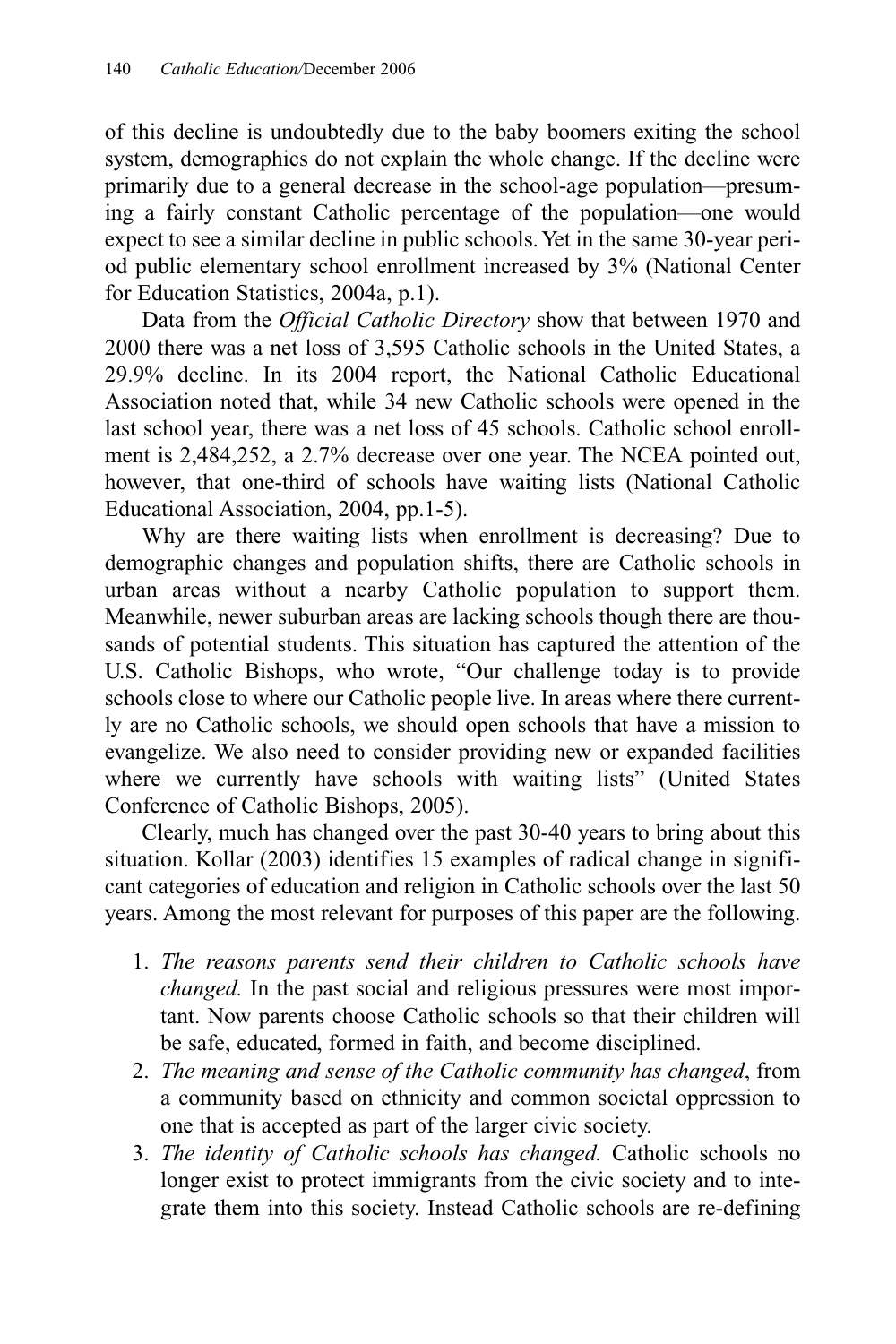themselves, with different identities being chosen according to local customs and beliefs.

4. *The treatment of non-Catholics in Catholic schools has changed.* Non-Catholics are often the overwhelming majority in urban schools and, due to interfaith acknowledgement, are accepted in suburban schools.

Baker and Riordan (1998) write that the typical American Catholic school is fast becoming an elite private school, where indoctrination into faith is taking a back seat to academic preparation. In support of this view, they note that less than a fifth of Catholic elementary school-aged children now attend a Catholic school. They contend that the Catholic school system is kept alive by the non-Catholics who are seeking the academic benefits that are perceived to come with enrollment in Catholic schools. In 1972, less than 2% of all Catholic secondary school students were non-Catholic; recent data show that more than 20% of the Catholic secondary school population is non-Catholic. Furthermore, in 1996 only 45% of Catholic high school principals identified the "religious development of the student" as their school's primary mission (National Center for Education Statistics, 2004b).

After analyzing the decades-old decline in Catholic schools, Baker and Riordan found that "[t]hese declines would be substantially larger were it not for the fact that a significant proportion of students attending Catholic schools are those who are fleeing the public schools. These students are increasingly non-Catholic, non-religious, non-white, and solidly middleclass. Many of these students and their parents, who have temporarily saved Catholic schools from virtual extinction, have no primary interest in Catholicism" (Baker & Riordan, 1998).

This paper examines diocesan data to determine the extent to which Catholics still consider Catholic elementary schools important enough to support. If new elementary schools are going to be established, a way must be found for Catholics to arrive at a consensus on this issue.

### **METHODOLOGY**

While similar dynamics are found in both Catholic elementary schools and secondary schools, this paper explores only elementary schools, due to the availability of diocesan survey data about them. It examines existing diocesan data to determine the extent to which Catholics in the Rockford Diocese value Catholic elementary schools in the abstract and consider them to be strategically important enough to establish new schools. There are two sources of pertinent data: (1) a 1997 diocesan-wide survey that was a part of a diocesan planning project; and (2) parish surveys in 2002 and 2003 from two suburban parishes, each of which was considering establishing a new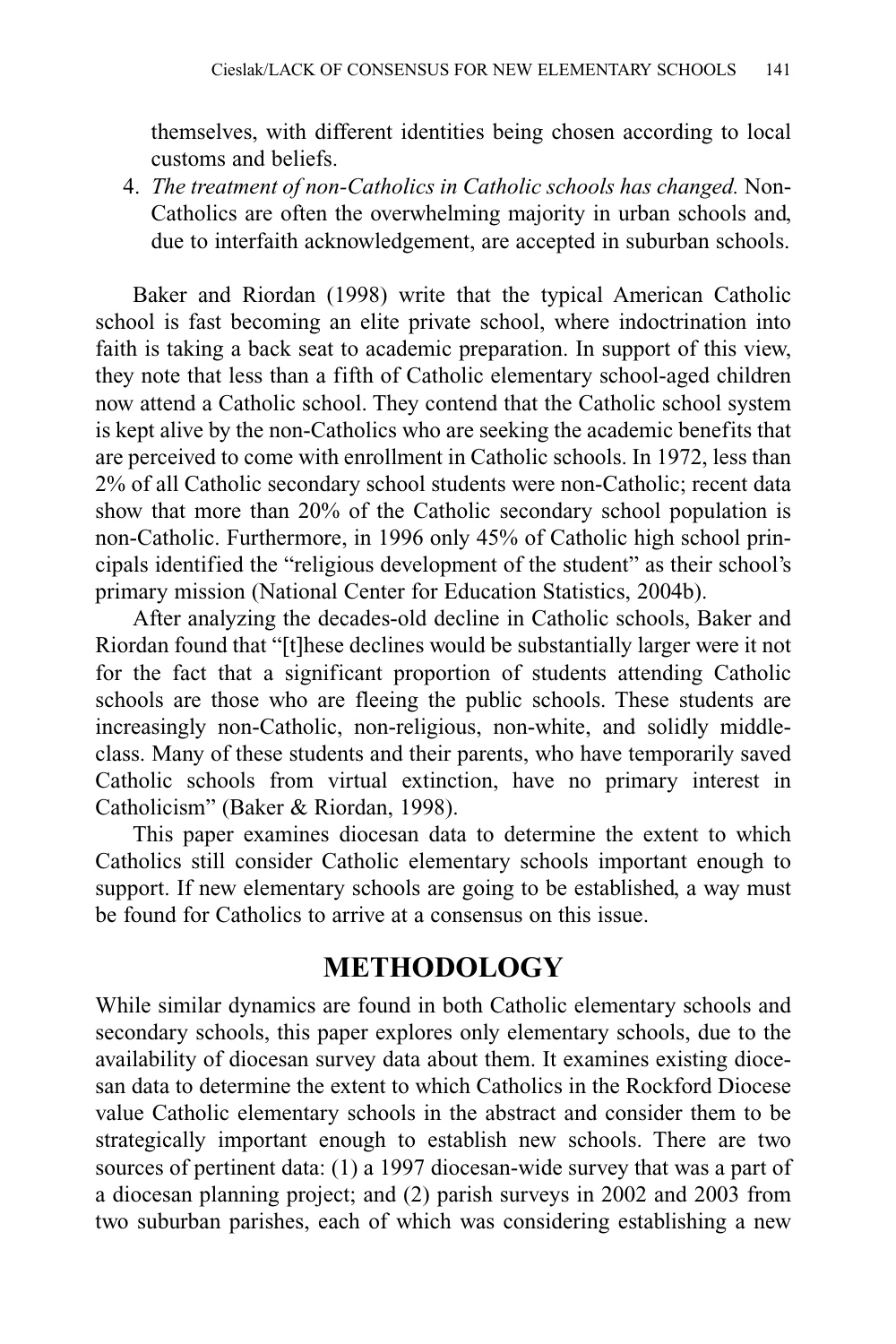parochial elementary school.

The diocesan survey shows the theoretical importance of Catholic elementary schools, relative to many other forms of contemporary ministry. Moving from the theoretical to the very practical, the parish surveys measure support of parishioners for establishing new elementary schools in their own parishes in the near future. The results of each survey will be compared and contrasted to determine the extent of support by Catholics for establishing new elementary schools.

### **THE DIOCESAN SURVEY**

In September 1997, the Rockford Diocese administered a questionnaire to all Catholics, aged 16 and above, who were attending Mass in one of the 105 diocesan parishes.<sup>1</sup> The questionnaire contained 34 descriptors of a vital parish and eight demographic questions. For each of the descriptors, parishioners indicated via a 4-point Likert scale both the theoretical importance of the item, and the extent to which it is realized in the parish. Relevant to this study is the 30th descriptor: "Children have access to a Catholic elementary school in the area." Focus in this analysis is upon the theoretical importance of Catholic schools, as identified through this question.

More than 55,000 usable surveys were returned to the diocesan Research and Planning Office for tabulation and analysis. The analyses presented here use both item rankings and mean scores because the key issue is the importance of access to Catholic schools relative to other aspects of parish life. A misleading picture could emerge by using just mean scores. For example, the mean score of the school access statement, examined in isolation, may imply that parishioners consider Catholic elementary schools to be quite important. Yet comparing this mean to the mean of the other 33 items may reveal that the relative importance of school access is quite low.

Tests of statistical significance across independent variables are not shown because they are irrelevant. Such tests estimate the likelihood that a sample of a population represents the entire population. In this study, however, virtually the entire population (Catholics attending Mass) completed questionnaires.

### **THE SUBURBAN PARISH SURVEYS**

Two diocesan parishes located in Chicago suburbs asked the diocesan Research and Planning Office for assistance in determining whether their parishioners would support the establishment of a Catholic elementary school. The first was Holy Cross Parish, Batavia, which had 2,428 parishioner households in 2002 when its mailed survey was administered to all reg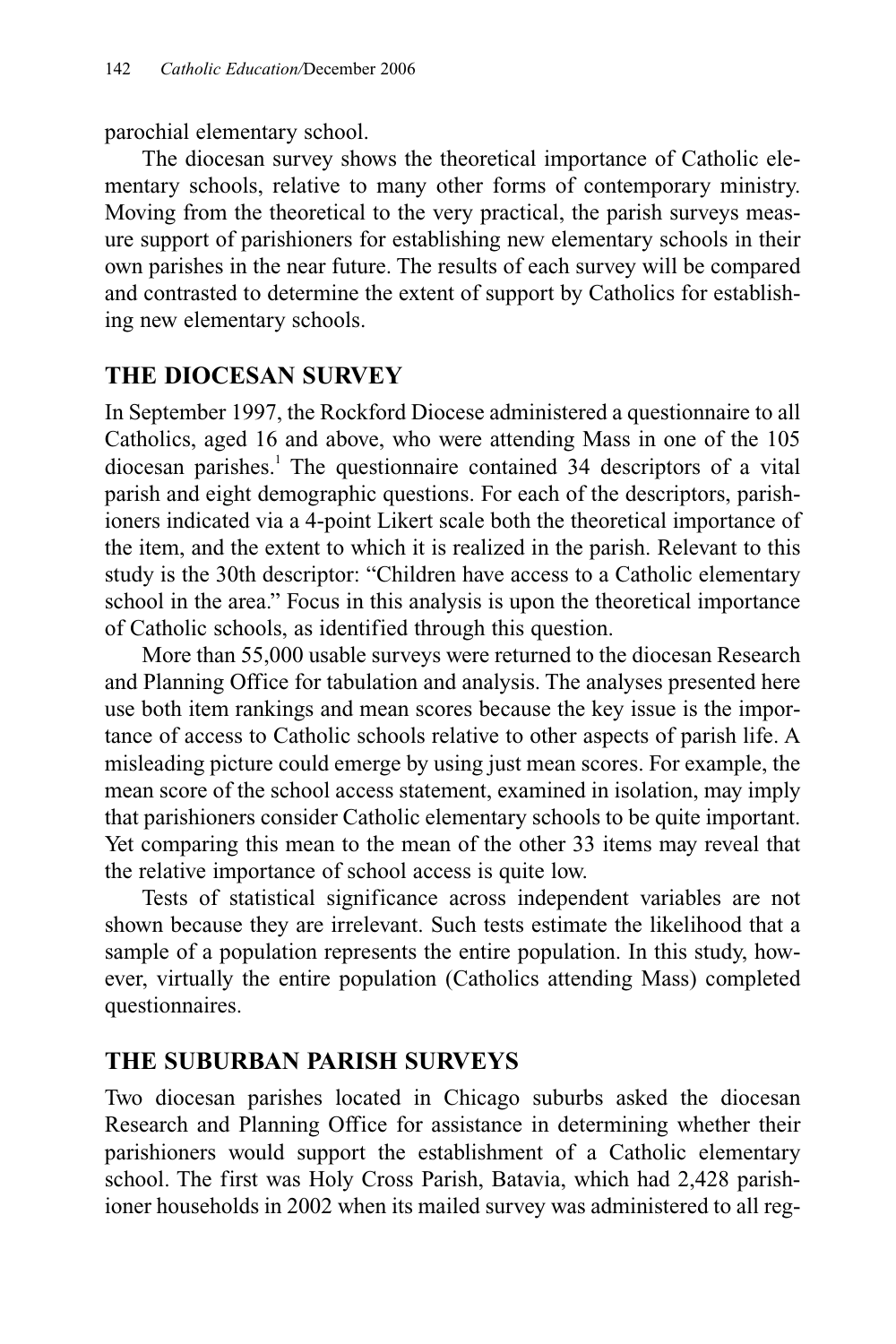istered households. In 1975 Holy Cross Parish, with 634 households at the time, closed its elementary school in an old neighborhood. By 1994 the high growth in the area led the parish to relocate its facilities to a 19-acre parcel in an open area on the far side of town. On this property the parish had built a new church, with connecting parish offices and meeting rooms. To reestablish a school, the parish would have to construct proper educational facilities, and raise ordinary income by 30% to provide for ongoing school operation.

Located just to the south of Holy Cross Parish is the second suburban parish, Blessed Sacrament Parish, North Aurora. Blessed Sacrament is a relatively new parish, having been founded in 1970. Though the parish never had a parochial school, it had just constructed an educational building for religious education classes that could be modified for full-time school use at relatively low cost. In 2003 a survey was administered to its 698 registered parishioner households. To establish a school, the parish would need to raise funds for the building conversion and raise income by 30% for ongoing school operation.

The Research and Planning Office designed similar surveys for Holy Cross Parish and Blessed Sacrament Parish, and utilized the same methodology for administration. This allows inter-parish comparisons to be made. In addition, comparisons could be made between the two parish surveys and the diocesan-wide survey.

### **FINDINGS**

### **THE DIOCESAN SURVEY**

The Rockford Diocese is composed of about 370,000 Catholics in 105 parishes. The territory of the diocese includes 11 counties, stretching from rural counties along the Mississippi River to fast-growing suburban counties that are part of metropolitan Chicago. Two-thirds of diocesan Catholics are found in the two counties that are part of the Chicago region. Most parishes of the Rockford Diocese are relatively small and do not have schools, but most Catholics are members of larger parishes with schools. While the results of this study cannot be generalized to a wider population than the Rockford Diocese, the heterogeneous composition of this diocese in major demographic categories suggests that there may be a wider usefulness of the findings.

Preliminary analysis showed that the presence of an existing elementary school is the strongest predictor of the theoretical importance of access to a Catholic elementary school. For parishes with schools, access to these schools is ranked 10th in overall importance (mean  $=$  3.47 on the 4-point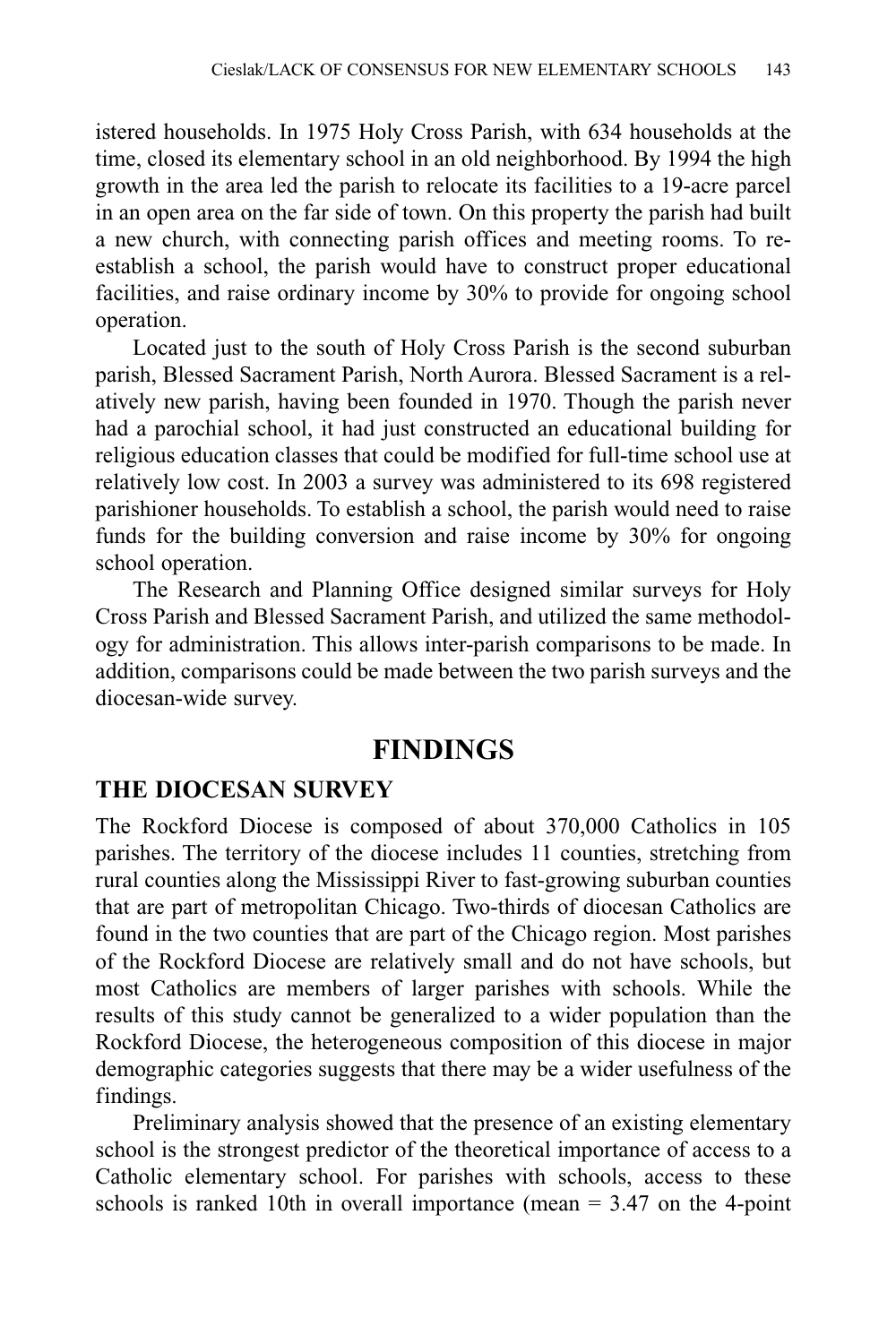scale) while in parishes without schools access is ranked only 30th (mean = 2.98). Because of this finding, the presence of an existing elementary school was always cross-tabulated with other independent variables. It is important to note that some people registered in parishes without schools may have had direct experience with Catholic elementary schools before moving to their current parishes.

#### **Age**

Being a member of a parish with a school correlates well with a considerably higher ranking of the importance of a Catholic elementary school. Table 1 demonstrates that this holds true for each age group, but it is especially striking for the two oldest age groups. For parishioners over age 65 who are members of parishes with schools, nothing is more important than the school. For parishioners over age 65 who are members of parishes without schools, there are 29 elements of parish life that are more important than an elementary school.

Table 1

| Age             | No school<br>rank (Mean score) | School<br>rank (Mean score) |
|-----------------|--------------------------------|-----------------------------|
| $16 - 25$       | 30(2.89)                       | 12(3.37)                    |
| 26-35           | 24(3.07)                       | 7(3.53)                     |
| $36 - 45$       | 30(2.88)                       | 12(3.42)                    |
| $46 - 55$       | 32(2.86)                       | 12(3.41)                    |
| 56-65           | 30(3.03)                       | 5(3.49)                     |
| 66 and<br>above | 30(3.12)                       | 1(3.59)                     |

*The Impact of Age on the Importance of Catholic Elementary Schools: Diocesan Survey*  \_\_\_\_\_\_\_\_\_\_\_\_\_\_\_\_\_\_\_\_\_\_\_\_\_\_\_\_\_\_\_\_\_\_\_\_\_\_\_\_\_\_\_\_\_\_\_\_\_\_\_\_\_\_\_\_\_\_\_\_\_\_\_\_\_\_\_\_\_\_\_\_

*Notes*. Because virtually the entire population of adult Catholics attending Mass completed surveys, tests of significance are not relevant and are not shown.

### **Length of Time in a Parish**

Table 2 demonstrates that length of time in a parish is associated with diverging views on the importance of school access. For people in a parish without a school, there is a negative correlation between time in the parish and importance of access to Catholic elementary school. This pattern is not seen among people in parishes with schools. Undoubtedly this table illustrates an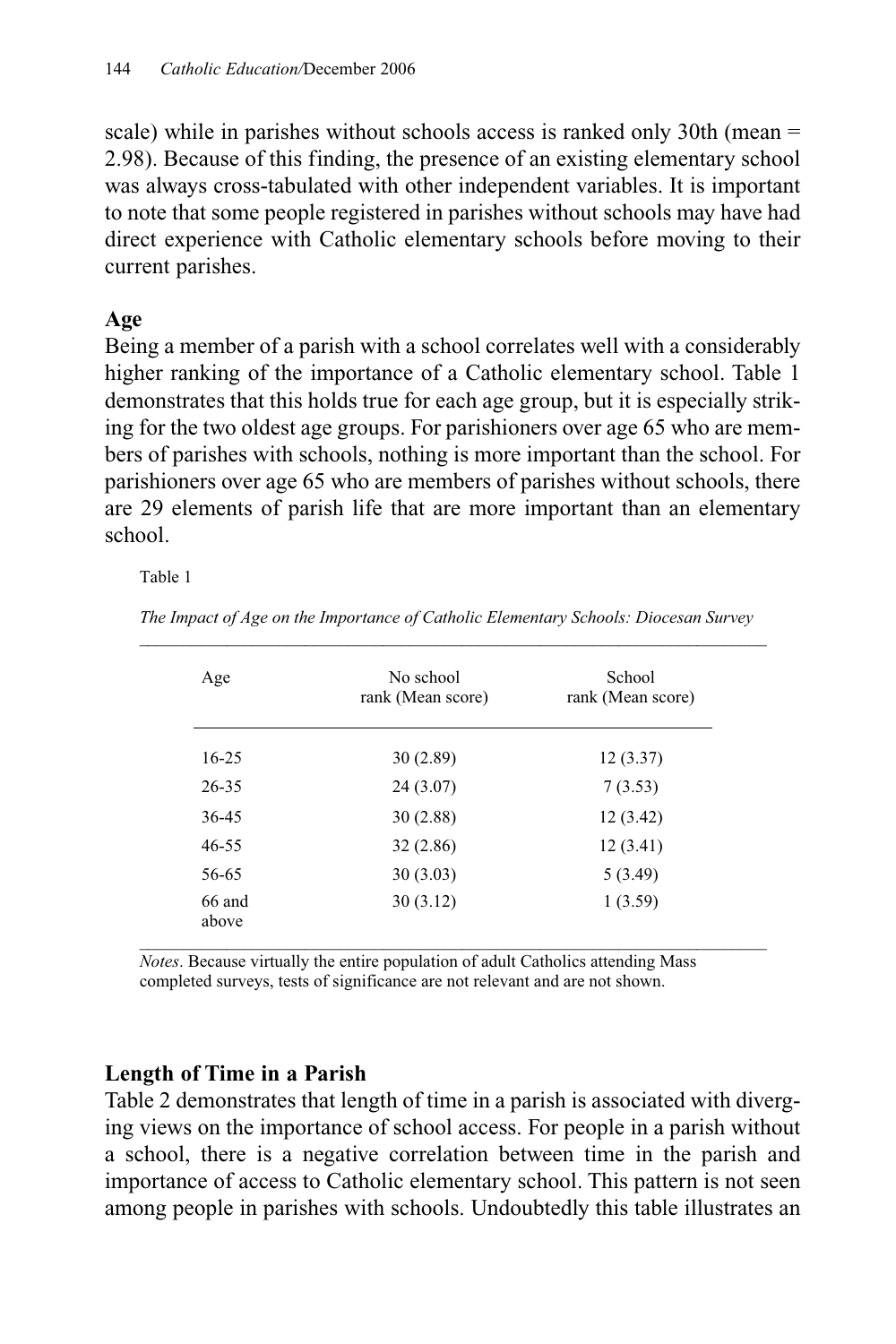age effect, especially for those people in a parish more than 10 years; in this group 67% are age 66 and above. The table also shows, however, the importance of length of time in a parish apart from one's age. Even when ignoring the highest age category — where the age effect would be most likely to be seen — the ranking of the importance of school access drops from 24th to 30th for people in a parish without a school. For people in a parish with a school, however, the same ranking of importance is fairly constant, either 11th or 12th.

Table 2

| Time in parish     | No school rank<br>(Mean score) | School rank<br>(Mean score) |
|--------------------|--------------------------------|-----------------------------|
| Less than 2 years  | 24(3.11)                       | 11 (3.48)                   |
| 2-5 years          | 27(3.05)                       | 12(3.44)                    |
| $6-10$ years       | 30(2.96)                       | 2(3.43)                     |
| More than 10 years | 31(2.91)                       | 5(3.49)                     |

*The Impact of Length of Residence on the Importance of Catholic Elementary Schools: Diocesan Survey \_\_\_\_\_\_\_\_\_\_\_\_\_\_\_\_\_\_\_\_\_\_\_\_\_\_\_\_\_\_\_\_\_\_\_\_\_\_\_\_\_\_\_\_\_\_***\_\_\_\_\_\_\_\_\_\_\_\_\_\_\_\_\_\_\_\_\_\_\_\_\_\_**

 $\mathcal{L}_\text{max} = \mathcal{L}_\text{max} = \mathcal{L}_\text{max} = \mathcal{L}_\text{max} = \mathcal{L}_\text{max} = \mathcal{L}_\text{max} = \mathcal{L}_\text{max} = \mathcal{L}_\text{max} = \mathcal{L}_\text{max} = \mathcal{L}_\text{max} = \mathcal{L}_\text{max} = \mathcal{L}_\text{max} = \mathcal{L}_\text{max} = \mathcal{L}_\text{max} = \mathcal{L}_\text{max} = \mathcal{L}_\text{max} = \mathcal{L}_\text{max} = \mathcal{L}_\text{max} = \mathcal{$ *Notes.* Because virtually the entire population of adult Catholics attending Mass completed surveys, tests of significance are not relevant and are not shown.

#### **Other Key Variables**

Tables 1 and 2 present two important variables that can be matched well to items from the two parish surveys. Thus the importance of age and length of time in a parish can be examined from both a theoretical diocesan perspective and a pragmatic parish perspective. There were three other variables in the diocesan survey, however, that presented useful information for understanding the dynamics around access to Catholic elementary schools. These variables are: (1) frequency of Mass attendance; (2) parish involvement; and (3) attachment to the parish. $^{2}$ 

For people who are in parishes without schools, Mass attendance is not correlated with school importance. For people in parishes with schools, however, weekly attendees value the school more than those who attend less frequently.

For people in parishes without schools, parish involvement is not correlated with school importance. For people in parishes with schools, an unusual finding for people from parishes with schools is that the most active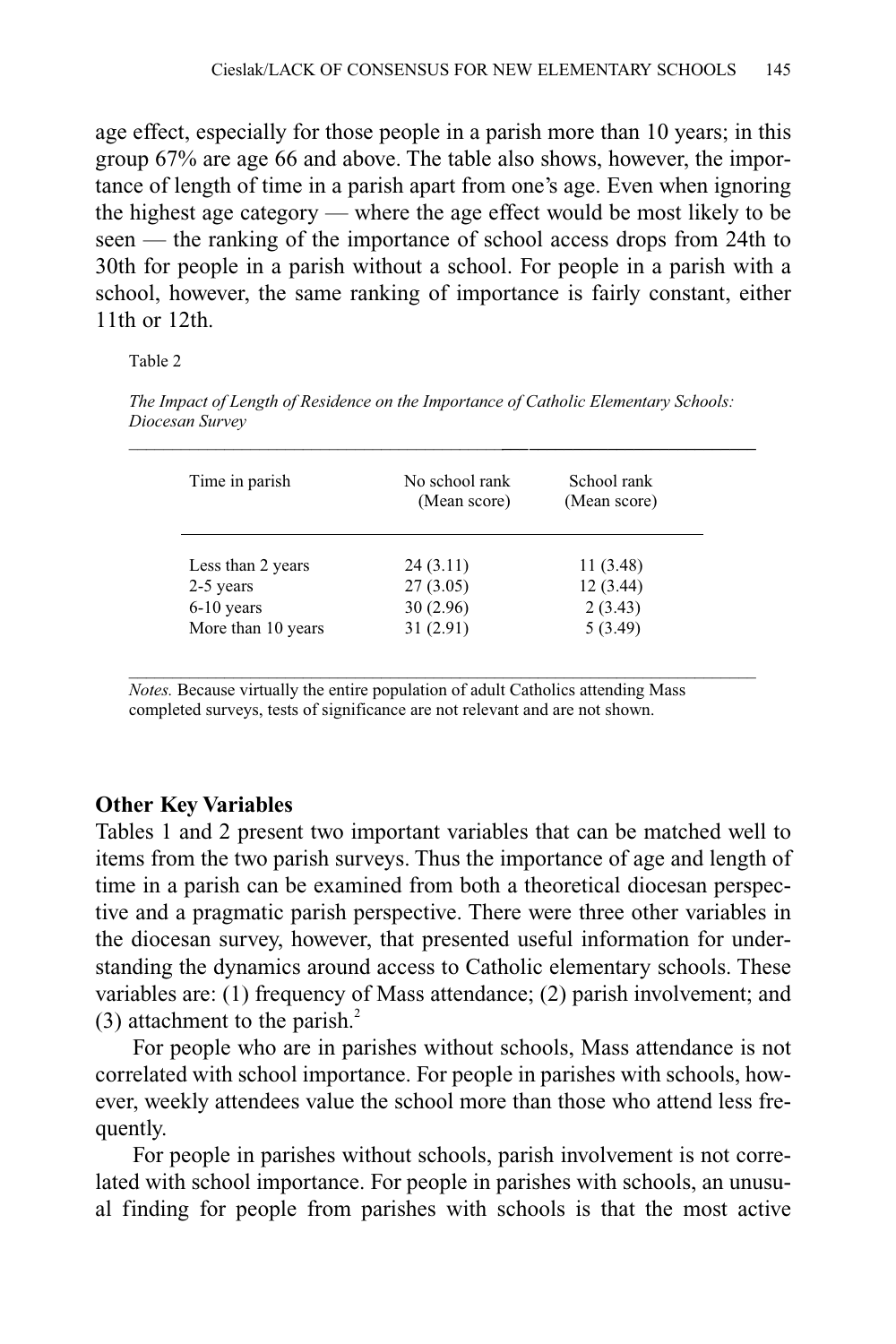parishioners rank school access lower than less active parishioners.3 While this finding may be surprising, it is consistent with previous research. Cieslak (2003) discovered that parishes in which the school is rated as highly important tend to offer fewer opportunities for parishioner involvement.<sup>4</sup>

For people in parishes without schools, the more one is subjectively attached to the parish, the less important elementary school access is. $<sup>5</sup>$  For</sup> people in parishes with schools, the more one is attached to the parish, the more important school access becomes. Since there is a moderately strong correlation between attachment to the parish and length of time in a parish, this variable may be demonstrating the same dynamics.

### **SUMMARY OF DIOCESAN-WIDE SURVEY DATA**

Two noteworthy results come to the fore. First, the single most important variable in predicting whether access to a Catholic elementary school is perceived as important among parishioners of a particular parish is the current presence of a Catholic elementary school at the parish. In virtually all analyses, across all levels of the independent variables, people in parishes with schools ranked Catholic elementary access as considerably more important than people in parishes without schools.

Second, age magnifies these results, especially among the highest two age groups. The single greatest support for Catholic elementary schools comes from people age 66 and above, but only if they are from parishes with schools. Strong support among this age group is absent in parishes without schools.

Other variables that seem to be important in their own right—length of time in a parish, and Mass attendance—may be manifestations of age. Finally, parish involvement and parish attachment may indicate that parishes with schools have relatively fewer opportunities for parishioner involvement than parishes without schools.

### **THE SUBURBAN PARISH SURVEYS**

The findings from the 1997 diocesan survey were based upon a question about the theoretical importance of access to a Catholic elementary school. In 2002 and 2003 there was opportunity to measure the importance of the Catholic elementary school in a pragmatic setting, among the parishioners of two parishes that were considering establishing new schools.

### **Holy Cross Parish, Batavia**

Parishioners in Holy Cross Parish were presented with three options to address educational needs associated with its rapid growth: (1) do not build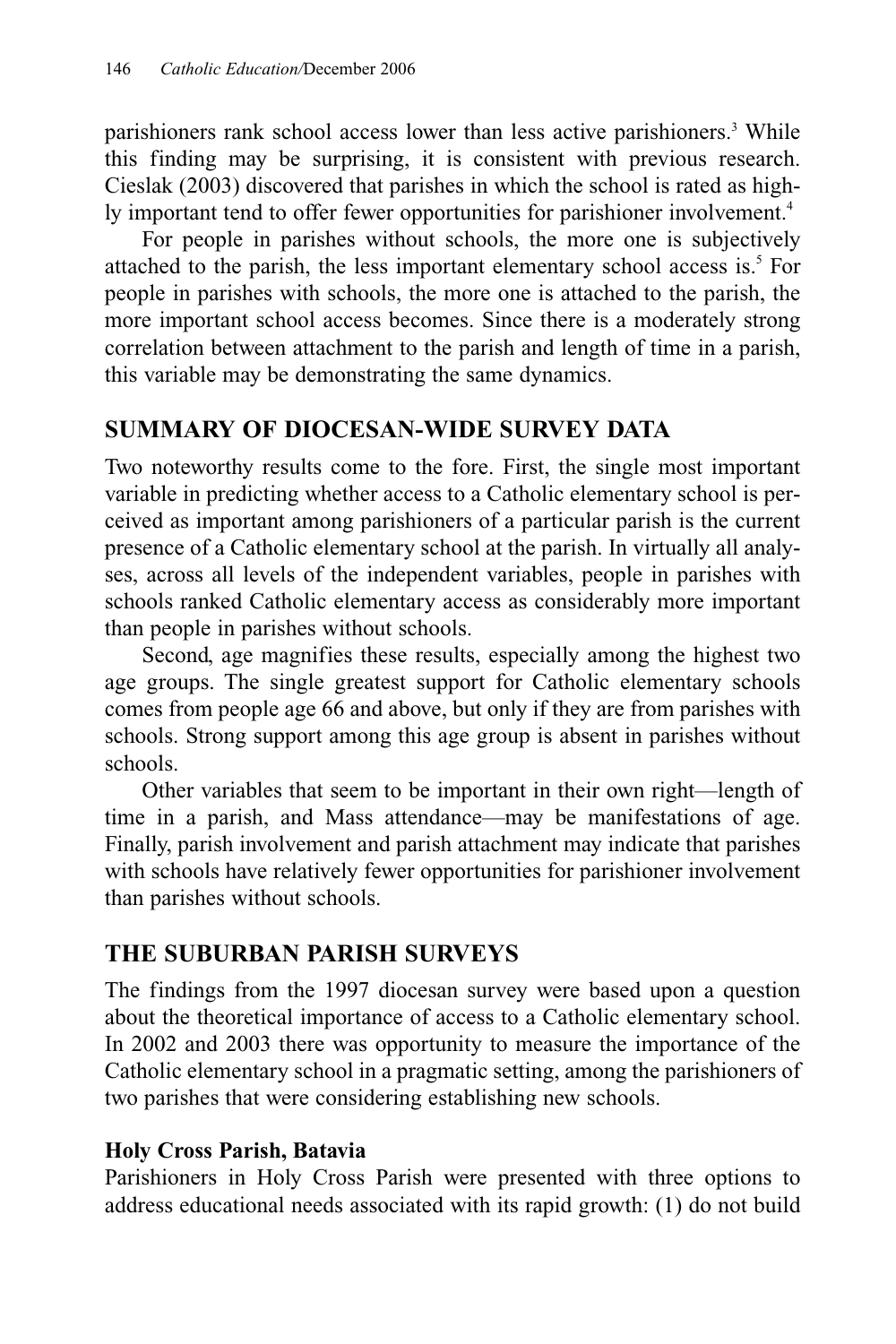new facilities; (2) build a parish religious education building; and (3) build a parish elementary school, which could be used for the religious education of public school students in the evenings and on weekends. The 40-year-old pastor favored the building of a school and encouraged parishioners to support this concept in their surveys. For the purposes of this paper, focus will be upon the third option.

By the time analysis started, a total of 1,441 households had returned surveys. This represents 59.3% of households registered in the parish. The parish was fairly evenly split on the issue of building a parish school. Slightly more parishioners supported the concept (44.9%) than opposed it (40.9%), with 14.2% undecided. Two independent variables were available from the survey that closely matched questions in the diocesan survey: age, and length of time in the parish. Table 3 shows the cross tabulation of support for the proposed school by age, while Table 4 shows the cross tabulation by length of time in the parish.

Table 3

*Support for Establishing a Catholic Elementary School at Holy Cross Parish, Batavia, by Age*  $\mathcal{L}$ 

| Age        | Support  | Undecided | Oppose   |
|------------|----------|-----------|----------|
| $16-24$    | 77.8%    | $0.0\%$   | $22.2\%$ |
| 25-34      | 65.0%    | 15.3%     | 19.7%    |
| 35-44      | 51.8%    | 14.9%     | 33.3%    |
| 45-54      | $36.1\%$ | 10.9%     | 53.0%    |
| 55-64      | 33.9%    | 15.8%     | 50.3%    |
| 65 or more | 36.0%    | 17.2%     | 46.8%    |

*Notes.* To measure the degree to which age predicts support for a new school, the Somers' *d* test of statistical significance was used. For the entire table  $p < .001$ .

Table 3 shows a dramatic age effect, beginning around age 45. For people younger than this age, 55.5% support starting a Catholic school. For respondents age 45 or above, only 35.6% support such a venture. Unlike the diocesan survey, however, people in the oldest age group do not differ substantially in school support from those in the 45-54 and 55-64 age groups.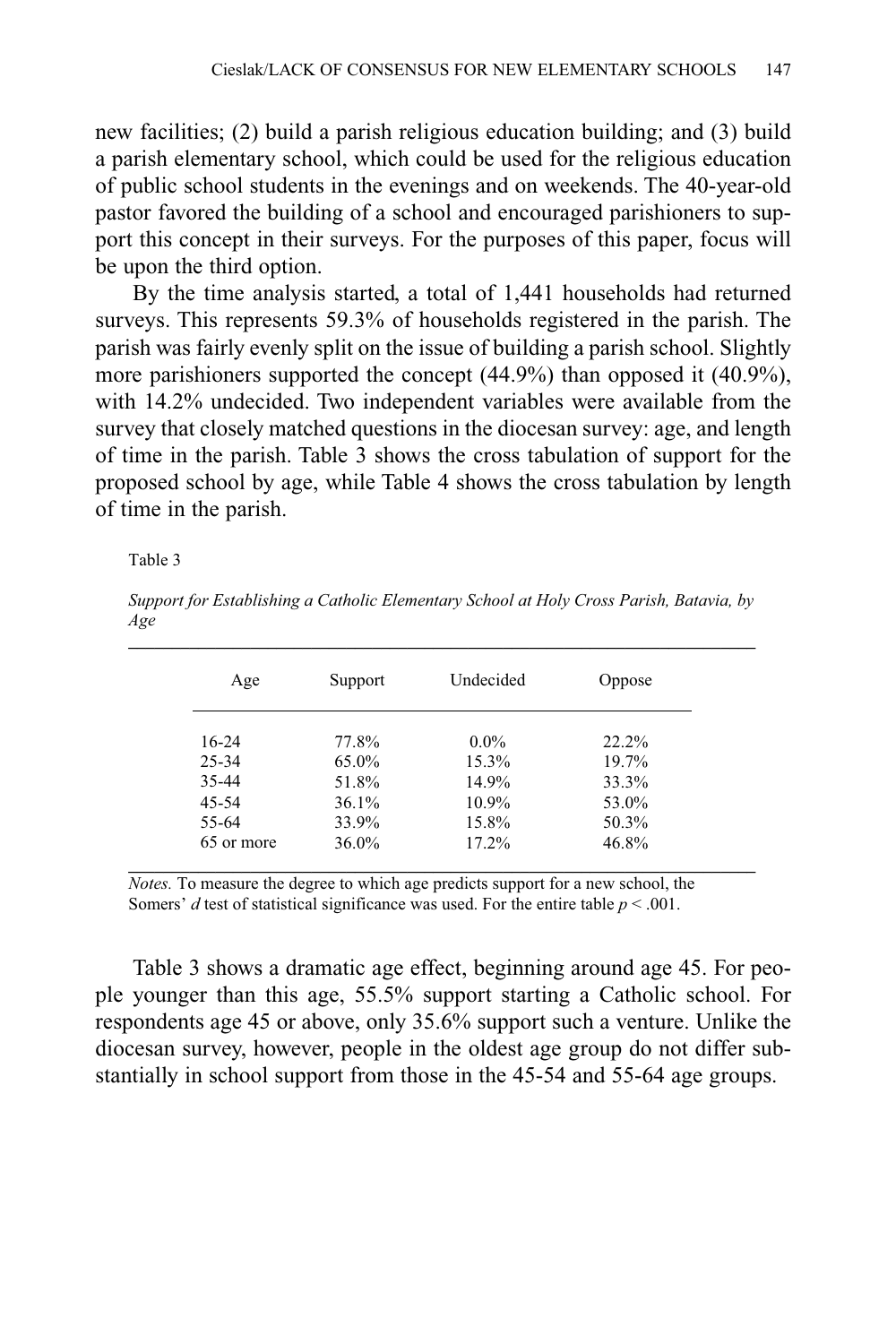#### Table 4

| Time in Parish    | Support | Undecided | Oppose   |
|-------------------|---------|-----------|----------|
| Less than 2 years | 61.7%   | 14.9%     | $23.4\%$ |
| 2-5 years         | 54.6%   | $14.1\%$  | 31.3%    |
| 6-9 years         | 44.5%   | $14.1\%$  | $41.4\%$ |
| $10-14$ years     | 36.8%   | 17.0%     | 46.2%    |
| 15 years or more  | 33.3%   | 11.9%     | 54.8%    |

*Support for Establishing a Catholic Elementary School at Holy Cross Parish, Batavia, by Length of Time in the Parish*

*Notes*. To measure the degree to which the time in the parish predicts support for a new school, the Somers'  $d$  test of statistical significance was used. For the entire table  $p <$ .001.

Table 4 shows that the longer people have been attending Holy Cross Parish, the less likely it is that they will support establishing a parochial school. The level of support reaches its zenith among those in the parish less than 2 years, and its nadir among those in the parish 15 or more years.

Table 3 demonstrates that younger people are more likely to express support for a school, and Table 4 shows that people relatively new to Holy Cross Parish are also more likely to express support for a school. Are these tables expressing the same dynamics, since there is a positive correlation between age and the length of time registered at the parish? Table 5 attempts to answer this question by looking at the percentage of people that support a school across both age and time variables. To simplify the display, both age and length of time at Holy Cross were dichotomized.

Table 5

*Percentage of People Supporting the Establishment of a Catholic Elementary School at Holy Cross Parish, Batavia, by Age and Length of Time in the Parish*

| Age   | Time at Holy Cross |            | Total |
|-------|--------------------|------------|-------|
|       | $< 6$ years        | $6+$ years |       |
| 19-44 | 61.6%              | 47.9%      | 55.3% |
| $45+$ | 48.0%              | 32.4%      | 35.6% |
| Total | 57.5%              | 37.7%      | 44.8% |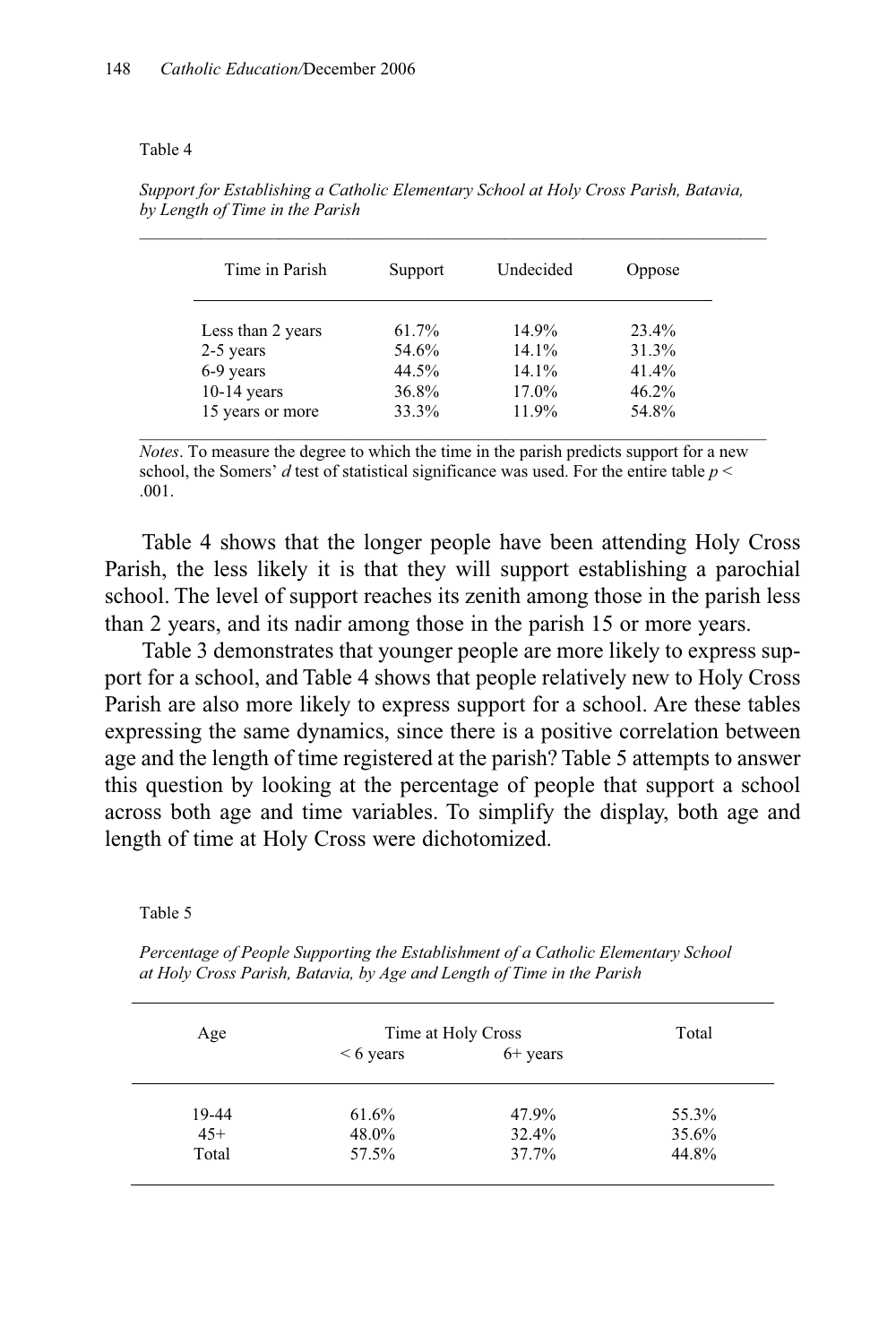The only people that express majority support for a school are people younger than age 45 who have been in the parish for less than 6 years. Just under majority support is shown by people age 45 or over who have been in the parish less than 6 years (48.0%), and people under age 45 who have been in the parish 6 or more years (47.9%). Finally, the lowest support (32.4%) is shown by people age 45 or over who have been in the parish for 6 or more years.

The people less likely to support parochial elementary schools are: (1) those age 45 or older; or (2) those who have been in the parish for at least 6 years. It is interesting to consider the younger group that has been in the parish for 6 or more years. They are more like the older parishioners than they are like their own age cohort. Among younger parishioners, there are some dynamics associated with being a parishioner a longer period of time that lessen the desire for a school. Perhaps it is due to experience with a good parish religious education program, or perhaps it is due to a changing concept of parish. For some people, especially those who have moved to suburban Batavia from an area with an abundance of parochial schools, the idea of a parish without a school may be unthinkable. After several years in the parish, however, the parish's *raison d'etre* may no longer be seen to be the provider of a school.

#### **Blessed Sacrament Parish, North Aurora**

Parishioners in Blessed Sacrament Parish were presented with two options about future educational needs: (1) do not open a school and keep using the new educational building for religious education classes; and (2) open a parochial elementary school in the new building while still making the building available for the religious education of public school students in the evenings and on weekends. The 76-year-old pastor was neutral about the establishment of a school. For the purposes of this paper, focus will be on the option of opening a parochial school.

By the time analysis started, a total of 471 households returned surveys, representing 67.5% of parish registered households. Parishioners were asked about each option separately (support/undecided/do not support) and then asked to indicate their preferred choice. In this way they could indicate support for both options before being forced to choose their preferred option.

A plurality of parish respondents (41.0%) opposed establishing a school, while 28.5% supported the concept and 22.3% were undecided. Parishioner respondents seemed to indicate a high degree of polarization on the issue. Over 72% of those who support the present policy (religious education use only) do not support the second, while over 83% of those who support establishing a school do not support the present policy.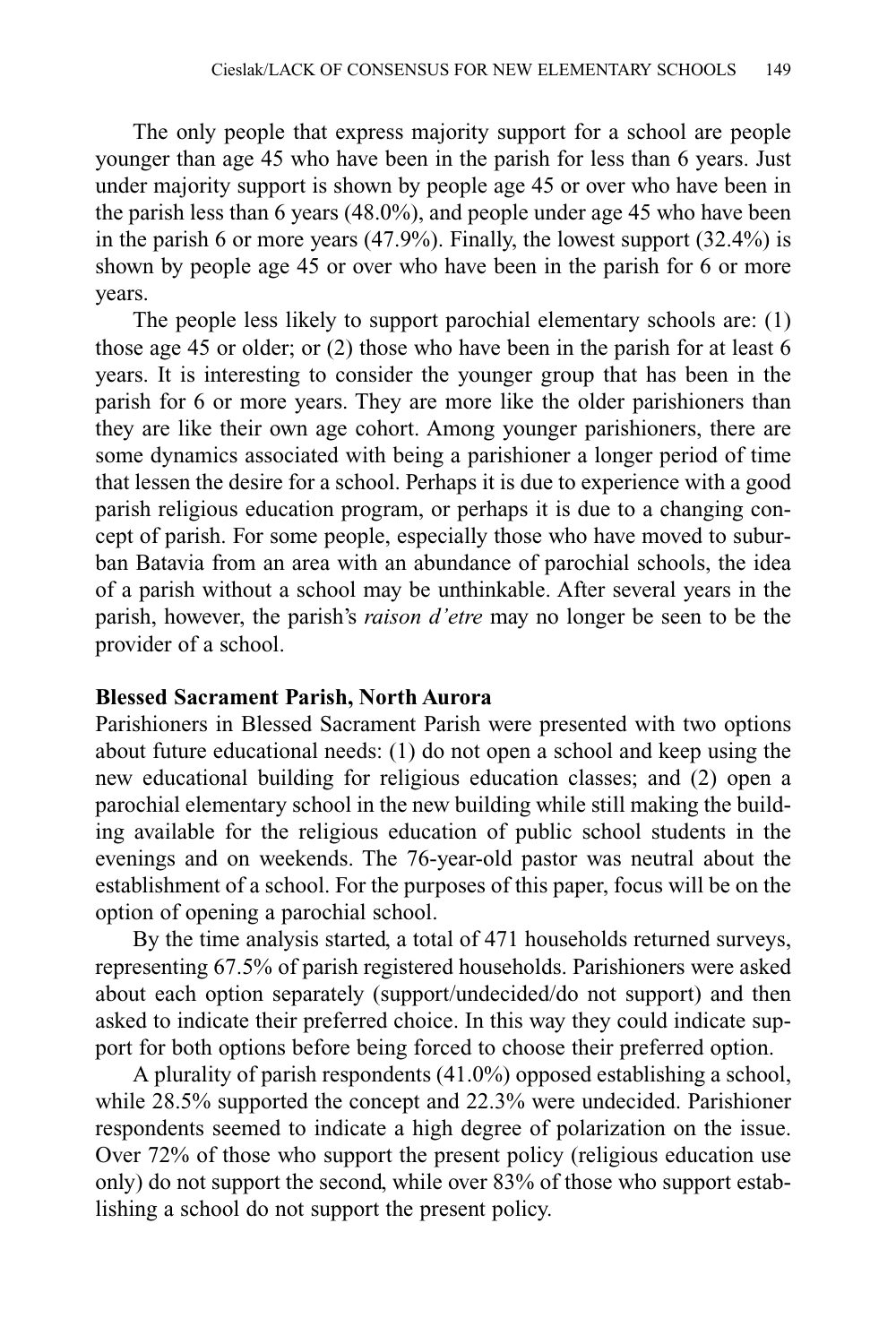As with Holy Cross' survey, there are two independent variables that closely match questions in the diocesan survey: age, and length of time in the parish. Table 6 shows the cross tabulation of support for the proposed school by age, while Table 7 shows the cross tabulation by length of time in the parish.

Table 6

| Age        | Support  | Undecided | Oppose   |
|------------|----------|-----------|----------|
| $16-24$    | ---      | ---       | ---      |
| $25 - 34$  | 46.8%    | $25.5\%$  | 27.7%    |
| 35-44      | $35.5\%$ | 27.3%     | 37.2%    |
| 45-54      | 41.5%    | 18.5%     | $40.0\%$ |
| 55-64      | 27.8%    | 24.1%     | 48.1%    |
| 65 or more | 18.5%    | $25.2\%$  | 56.3%    |

*Support for Establishing a Catholic Elementary School at Blessed Sacrament Parish, North Aurora, by Age* 

*Notes.* To measure the degree to which age predicts support for a new school, the Somers' *d* test of statistical significance was used. For the entire table  $p < .001$ .

Table 6 is similar to Table 3, in that support for establishing a parochial school decreases with age. Table 3 shows, however, that support at Holy Cross is 15-20 percentage points higher at each age level. Also, the age threshold where support decreases is slightly different (45-54 at Holy Cross and 55-64 at Blessed Sacrament).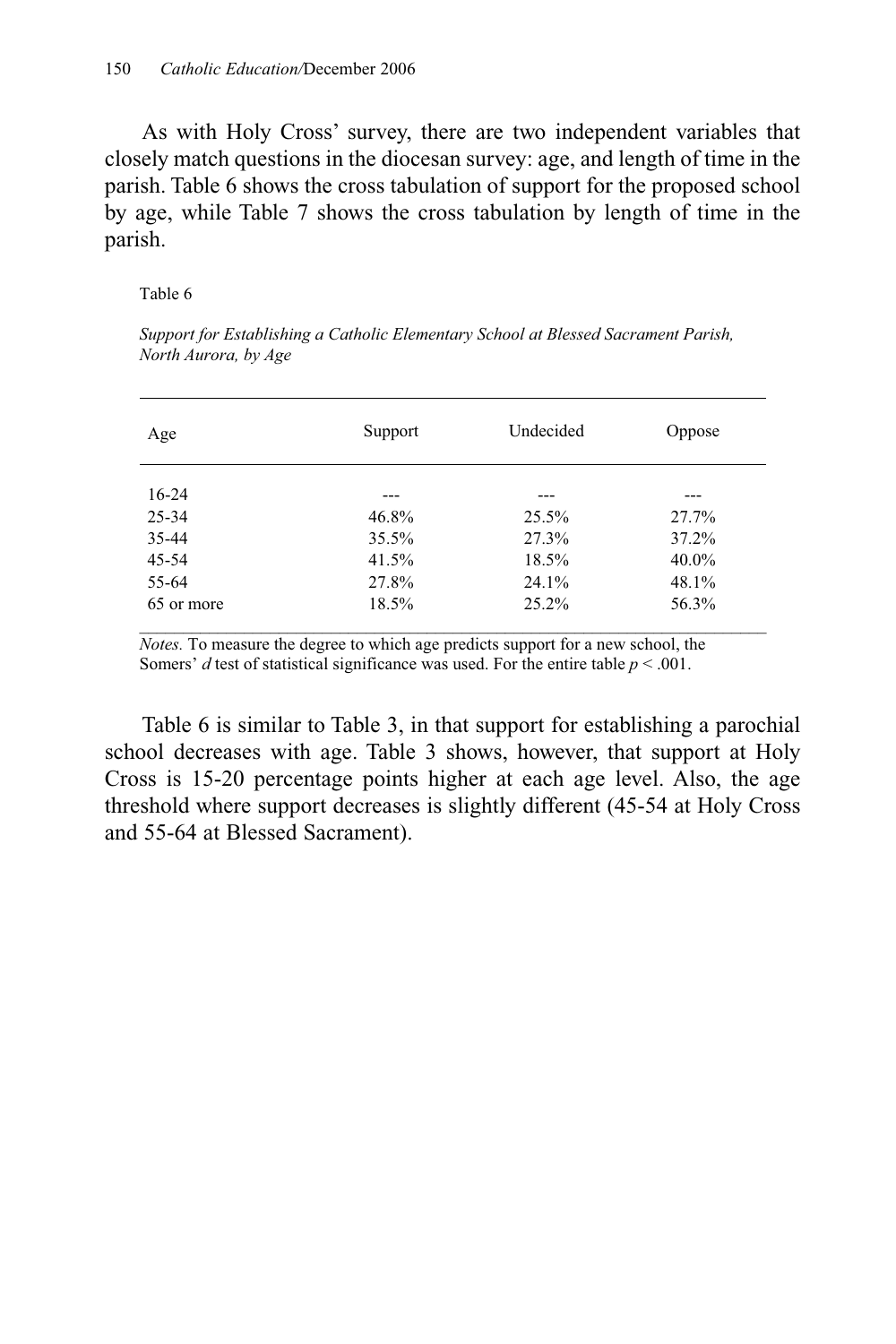#### Table 7

| Time in Parish    | Support | Undecided | Oppose |
|-------------------|---------|-----------|--------|
| Less than 2 years | 48.6%   | 20.0%     | 31.4%  |
| 2-5 years         | 43.9%   | 23.4%     | 32.7%  |
| 6-9 years         | 31.9%   | 24.6%     | 43.5%  |
| $10-14$ years     | 25.0%   | 25.0%     | 50.0%  |
| 15 years or more  | 19.7%   | 25.9%     | 54.4%  |

*Support for Establishing a Catholic Elementary School at Blessed Sacrament Parish, North Aurora, by Length of Time in the Parish*

*Notes.* To measure the degree to which length of time in the parish predicts support for a new school, the Somers' *d* test of statistical significance was used. For the entire table *p* < .001.

Table 7 is similar to Table 4, with parochial school support decreasing with length of time in the parish. Again, support at Holy Cross is about 15 percentage points higher at each level of time in the parish.

In order to determine how age and time at Blessed Sacrament are related, these variables are cross-tabulated, as they were with Holy Cross data. Table 8 demonstrates the results. Associated with a relatively low level of school support is either: (1) being age 55 or older; or (2) being in the parish for at least 6 years.

Table 8

*Percentage of People Supporting the Establishment of a Catholic Elementary School at Blessed Sacrament Parish, North Aurora, by Age and Length of Time in the Parish*

| Age   | Time at Blessed Sacrament |            | Total |  |
|-------|---------------------------|------------|-------|--|
|       | $< 6$ years               | $6+$ years |       |  |
| < 55  | 51.9%                     | 28.2%      | 39.5% |  |
| $55+$ | 24.2%                     | 20.9%      | 21.2% |  |
| Total | 45.1%                     | 24.2%      | 31.0% |  |
|       |                           |            |       |  |

Comparing Table 8 with the Holy Cross data in Table 5, one finds quite similar results. In each case: (1) the top left data cell has the highest level of support, with both over  $50\%$ ; (2) the top right cell and the bottom left cell are close in value, with neither showing majority support; and (3) the bottom right cell shows the lowest level of support. But there are two differences.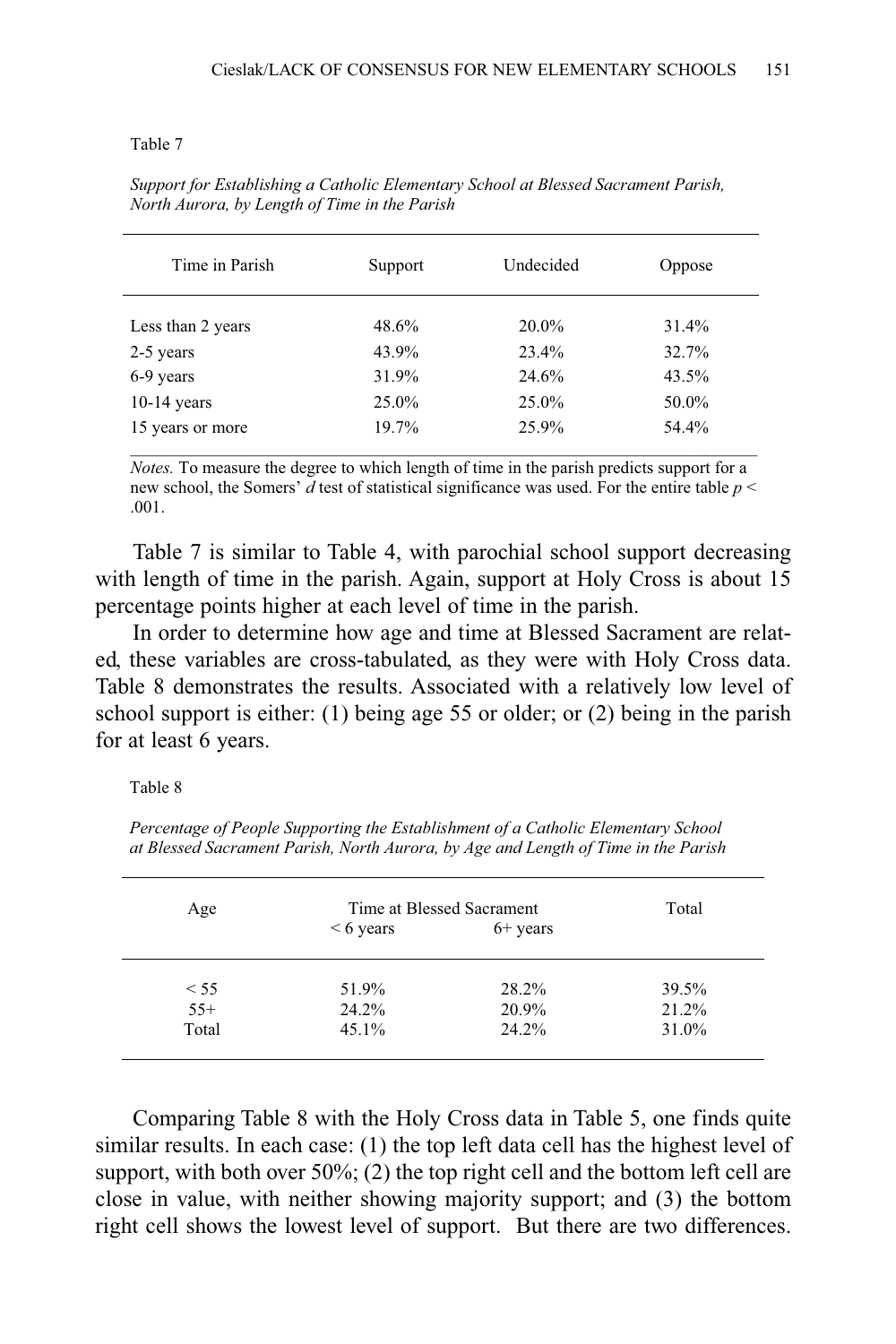First, the values in Table 5 are generally 10-15 percentage points higher, showing a higher level of support for a school at Holy Cross. Second, the age threshold—where support for a school drops somewhat dramatically differs slightly, being 45 at Holy Cross and 55 at Blessed Sacrament.

It is likely that the somewhat higher support for a new Catholic school at Holy Cross is due to vocal pastor support of a new school, as well as lack of access to any other nearby Catholic elementary school. These items are discussed below. The difference in age thresholds of support may be spurious or it may be due to the residual negative effects of the 1975 closing of the old Holy Cross parish elementary school. This closing may have reached deeply into the corporate psyche of the parish, making it less likely that today's parishioners want to build another school.

### **SUMMARY OF THE PARISH SURVEY DATA**

Data from two suburban parishes without schools show similar results. In each case only a minority of parishioners tend to support the creation of a parochial elementary school, and the younger parishioners support the concept more than the older respondents. Also, the longer that one has been a member of the parish, the more one is disinclined to support the creation of a school; this holds for all age groups.

The main difference between the two parishes is that a higher percentage of parishioners from Holy Cross (44.9%) were more likely to support the creation of a school than were parishioners from Blessed Sacrament (28.5%). This difference is somewhat surprising when one considers that Blessed Sacrament already has a new education building constructed and paid for, while Holy Cross would need to construct a new education building at considerable expense. The results are somewhat inconsistent with the 1997 diocesan survey, which revealed that more Blessed Sacrament parishioners (79.0%) considered Catholic elementary school access to be important or very important, compared to Holy Cross parishioners (70.6%). The effects of a change in pastors at Holy Cross between the 1997 study and the 2002 survey may be seen here.

While no empirical data exist that can totally explain the difference between these parishes in support for the creation of a new Catholic elementary school, it is likely that one or more of the following factors influence the level of support.

1. *Pastor Support*. The 40-year-old pastor of Holy Cross Parish energetically promoted the idea of a parochial school while the 76-year-old pastor of Blessed Sacrament Parish was neutral toward the idea of a parochial school. These dynamics raise important questions about the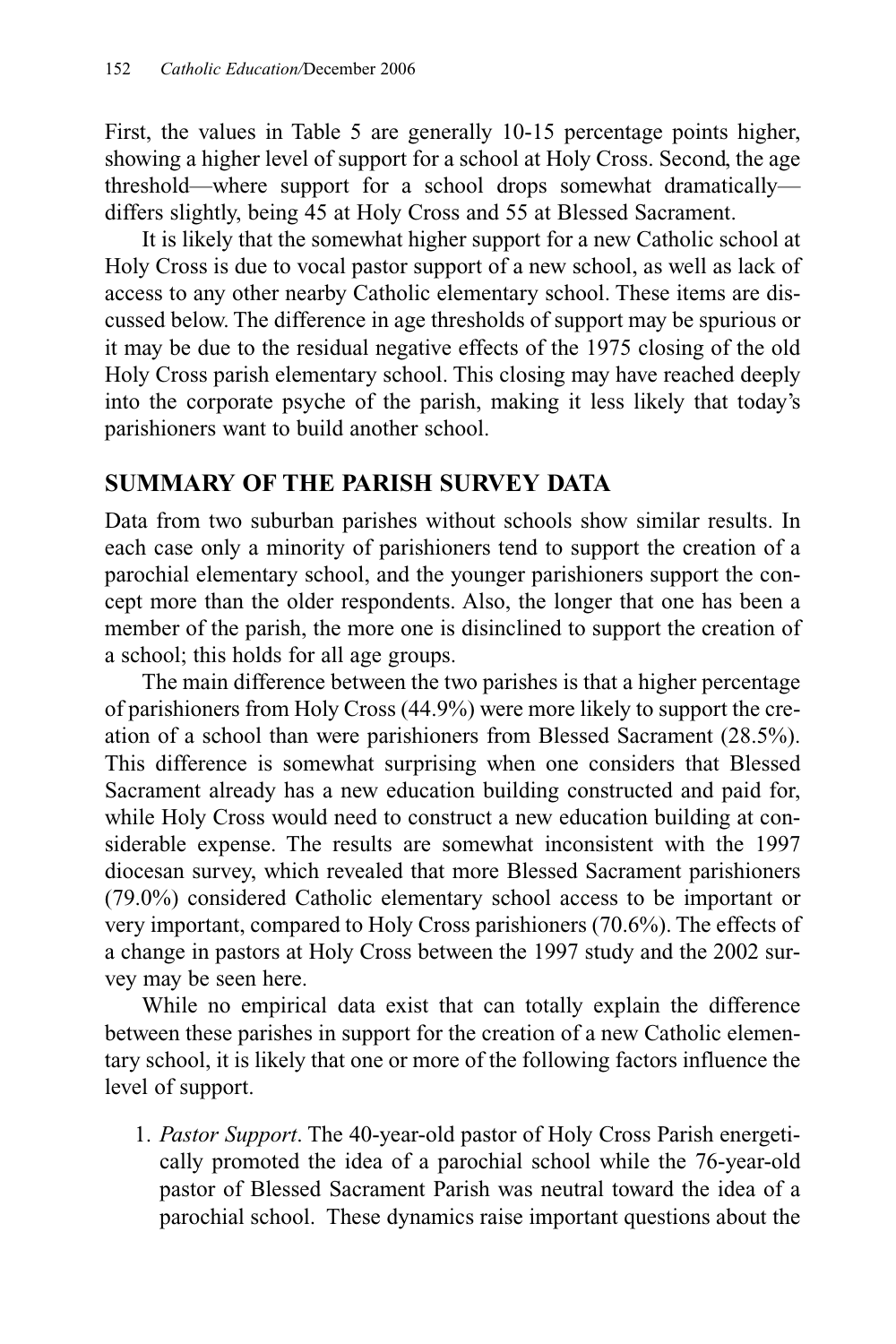leadership role of the pastor in promoting various initiatives. Is strong pastor leadership necessary, but not sufficient in itself, as the Holy Cross results suggest? Do middle-aged Catholics reflexively resist strong pastor leadership, perhaps in reaction to commanding clerical authority in their pre-Vatican II childhoods? Unfortunately, there are no questions in the surveys that allow a valid exploration of these questions.

- 2. *Access to Nearby Catholic Schools*. If parents from Holy Cross Parish want to send their children to a Catholic school, no reasonable alternatives to a parochial school exist. While there are two parochial Catholic elementary schools within a reasonable driving distance, both have waiting lists and are closed to non-parishioners. Meanwhile, Blessed Sacrament Parish parents have access to a parochial Catholic school in nearby Aurora.
- 3. *Parish Size*. It is possible that parishioners of Holy Cross Parish, with 2,428 registered households, could visualize themselves with a school more easily than parishioners of the considerably smaller Blessed Sacrament Parish, with 698 households.

## **DISCUSSION**

The Catholic school system of the 21st century will certainly look different from the Catholic school system of the 20th century, if for no other reason than because Catholics have been well integrated into society and no longer need the social isolation that Catholic schools offered. Historically these schools existed, at least in part, to acculturate new members into the Catholic Church. Today the Catholic laity seem to be uncertain not only about the school system's effectiveness in fulfilling this function, but about its very desirability. Data provided in this report indicate the absence of a consensus among the people of God on this issue.

While it would be facile to reduce the decline in Catholic school enrollment to pragmatic issues, such as tuition, it is likely that the causes find their roots in philosophical differences in two key areas: the mission of the Catholic school and the educational mission of the parish.

### **THE MISSION OF THE CATHOLIC SCHOOL**

What is the primary mission of the Catholic school? Is it to form the students according to the teachings and values of the Catholic Church, or to provide them with a high-quality academic education? According to Kollar (2003), and Baker and Riordan (1998), the primary mission is no longer religious acculturation. These opinions were confirmed by a 1996 survey of the prin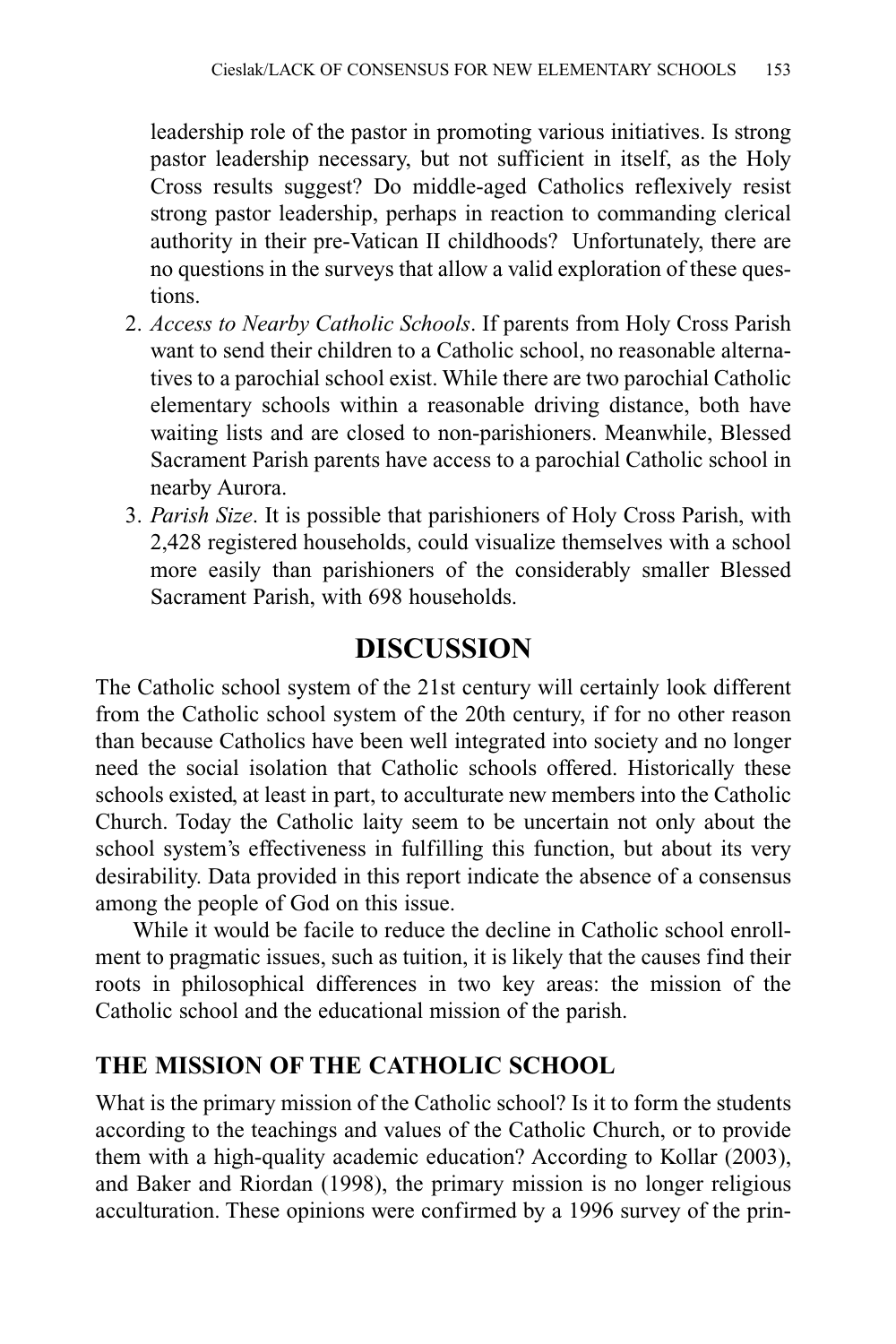cipals of Catholic high schools, which found that a majority did not consider the "religious development of the student" to be their school's primary mission. Even the U.S. Catholic bishops place a strong focus on academics when they state that Catholic schools offer a unique education: "excellent academics imparted in the context of Catholic teaching and practice" (United States Conference of Catholic Bishops, 2005).

It is likely that no single entity—not bishops, principals, teachers, or parents—should bear the blame for an unclear Catholic school mission, since this uncertainty reflects the absence of a clear consensus by Catholics on the mission of the Church in a postmodern society. This topic is clearly beyond the scope of this paper and it deserves a fuller exposition.<sup>6</sup>

### **THE EDUCATIONAL MISSION OF THE PARISH**

It was surprising to discover the extent to which older Catholics in parishes without schools do not support the creation of new Catholic schools. In the diocesan-wide survey, people in parishes without schools rank the importance of Catholic school access considerably lower than people in parishes with schools. The most dramatic results are found in the 56-65 and the 66 and older age groups. For both age groups in parishes without schools, access to a Catholic elementary school is ranked 30th of 34 parish attributes. This differs considerably from the attitudes of people in parishes with schools, where school access is ranked fifth and first, respectively. These diocesan-wide results were borne out in the surveys of two suburban parishes.

It is unlikely that new Catholic schools will be opened if middle-aged and older parishioners do not support them. These cohorts have the largest amount of disposable income and are usually considered the backbone of parish financial support. The key question is: why is there such a large difference in support? In the heyday of Catholic schools, education was commonly perceived as the mission of the entire parish. What changed? Some comments written on the suburban parish questionnaires suggest that parishioners without school-age children do not want to assist in the Catholic school education of other Catholics. In other words, the educational mission of the parish has changed for some from "serving all parishioner children" to "serving my children." This topic, too, seems to be related to lack of a clear consensus on the mission of the Church. The diminishment of the parish educational mission can have severely negative repercussions upon the life of the Church.

### **PASTORAL OPTIONS**

One option to address the above issues is to initiate parish discussions among older parishioners and those who do not support Catholic elementary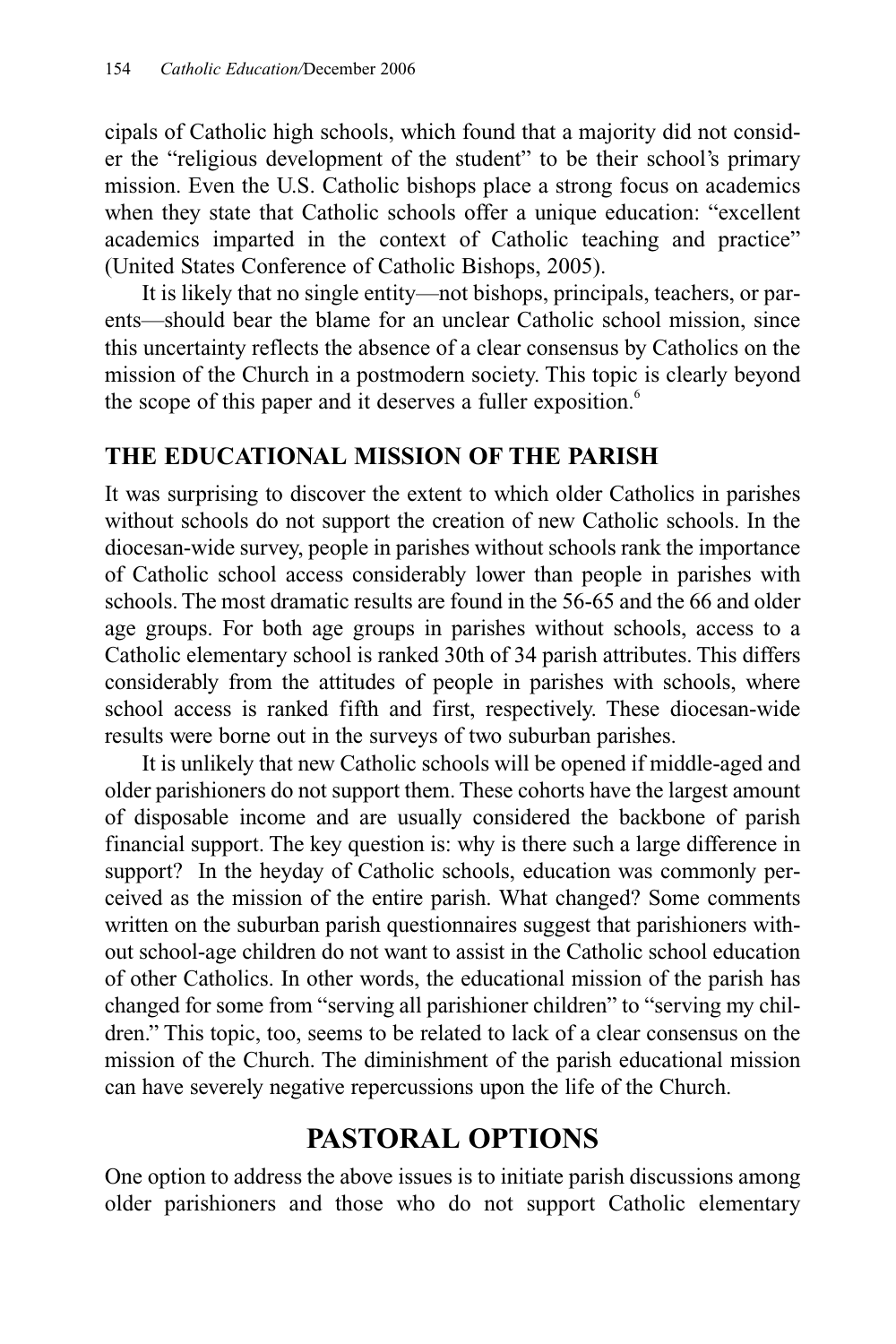schools. A skilled facilitator may be able to help non-supporters identify key reasons for lack of support. Comments added to the two parish surveys suggest that pragmatic reasons play an important part in determining support among many parishioner households. These include family finances, parish debt, and the general state of the economy. Yet previous research (Cieslak 2003) found that parishes in which the school is rated as highly important tend to offer fewer opportunities for parishioner involvement, perhaps because of fewer parish ministries.

For some people, then, the presence of a parochial elementary school may be a threat to other aspects of a parish's mission. To help these people become supporters of Catholic schools one must begin by understanding their motivation and taking steps to insure that a wide parish mission remains even after a school is established. One specific action that can be taken is to locate the governance of the school in an education commission under the parish pastoral council instead of in an autonomous school board. It is also useful if such an education commission concerns itself with the religious education of all children, even those that attend public schools and only come to weekly classes.

Another potentially useful action is to place reasonable limits on the percentage of parish income that is transferred to the school. While it is not reasonable to expect tuition to pay the entire costs of educating a child (due to the parish's educational mission), neither is it reasonable to expect parishes to transfer a large majority of its income to the school. It is not rare, according to anecdotal evidence from outside the Rockford Diocese, for some parishes to transfer more than 70% of parish income to the school. This leaves few financial resources available for the development of other parish ministries.

Finally, it would be useful to show parishioners, especially older ones, that the school is a means of integrating young people into the parish. This could address their fear that a Catholic school would necessarily diminish other parish ministries. It is uncertain, however, whether this premise is true, since some pastoral planners from other dioceses report that students from religious education classes (CCD) attend Mass more frequently than students from Catholic elementary schools. This anecdotal evidence awaits confirmation by valid empirical research.

### **RESEARCH SUGGESTIONS**

While the Rockford Diocese seems to be demographically heterogeneous, it is possible that the results of this diocesan research are due to certain demographic variables that are unique to this diocese. The results may also be influenced by diocesan or parish leadership, or historical events. Replication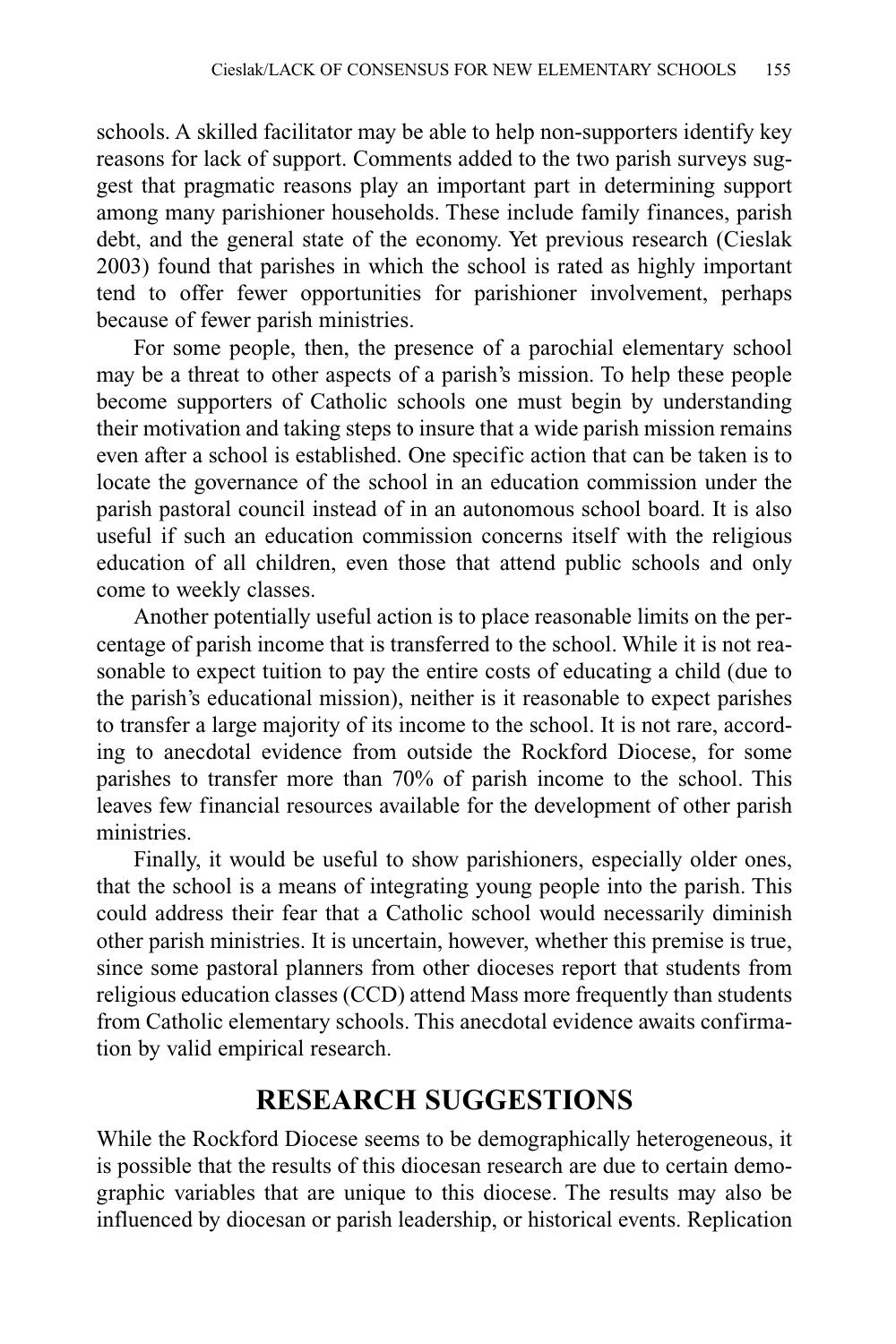of this research in other dioceses or through a national random sample would help establish the generalizability of the conclusions.

Another area for future research is the effect of a person's age upon support of Catholic schools. Why do middle-aged Catholics show considerable less support of parochial schools than people just a decade younger? Is this due to an age effect or a cohort effect? One approach to this research question is to hold various focus groups to investigate the issue. Based upon the current research it would be important that the focus groups be held at both parishes with elementary schools and parishes without these schools. It would also be useful if the focus groups could be composed both of people who have graduated from Catholic schools and those who never attended Catholic schools.

### **ACKNOWLEDGEMENTS**

An earlier version of this paper was presented at the annual meeting of the Religious Research Association, October 2004, in Kansas City, Missouri. Address correspondence to the author at P.O. Box 7044, Rockford, IL 61125- 7044, or email MCieslak@RockfordDiocese.org.

### **NOTES**

1 The diocesan survey is available at http://cppcd.org/crf/PCPsurv.pdf

2 Only the summary of the analysis is presented here. For more information see the original paper at http://cppcd.org/crf/ParishSchool.pdf

<sup>3</sup> In an attempt to provide some objectivity to a variable about parish involvement, the following definitions were used.

- 1. *Very Highly Active* on the parish staff or a council, a religious education teacher, or has high responsibility for a parish program or event.
- 2. *Highly Active* involved in a liturgical ministry, some responsibility for a parish program or event, volunteers for some parish events.
- 3. *Somewhat Active* attends some parish events outside of Mass but does not usually volunteer.
- 4. *Not Active Outside of Attending Mass*

4 Previous analysis, using the parish as the unit of analysis, showed a significant negative correlation between the importance of access to Catholic schools and involvement in the parish. This correlation remained even after controlling for parish size. The implication is that parishes in which Catholic schools are very important may not be developing many opportunities for involvement in non-school ministries. When there are limitations of resources, leadership tends to put the resources into those areas that are seen as important by many people. The danger is that there will be fewer oppor